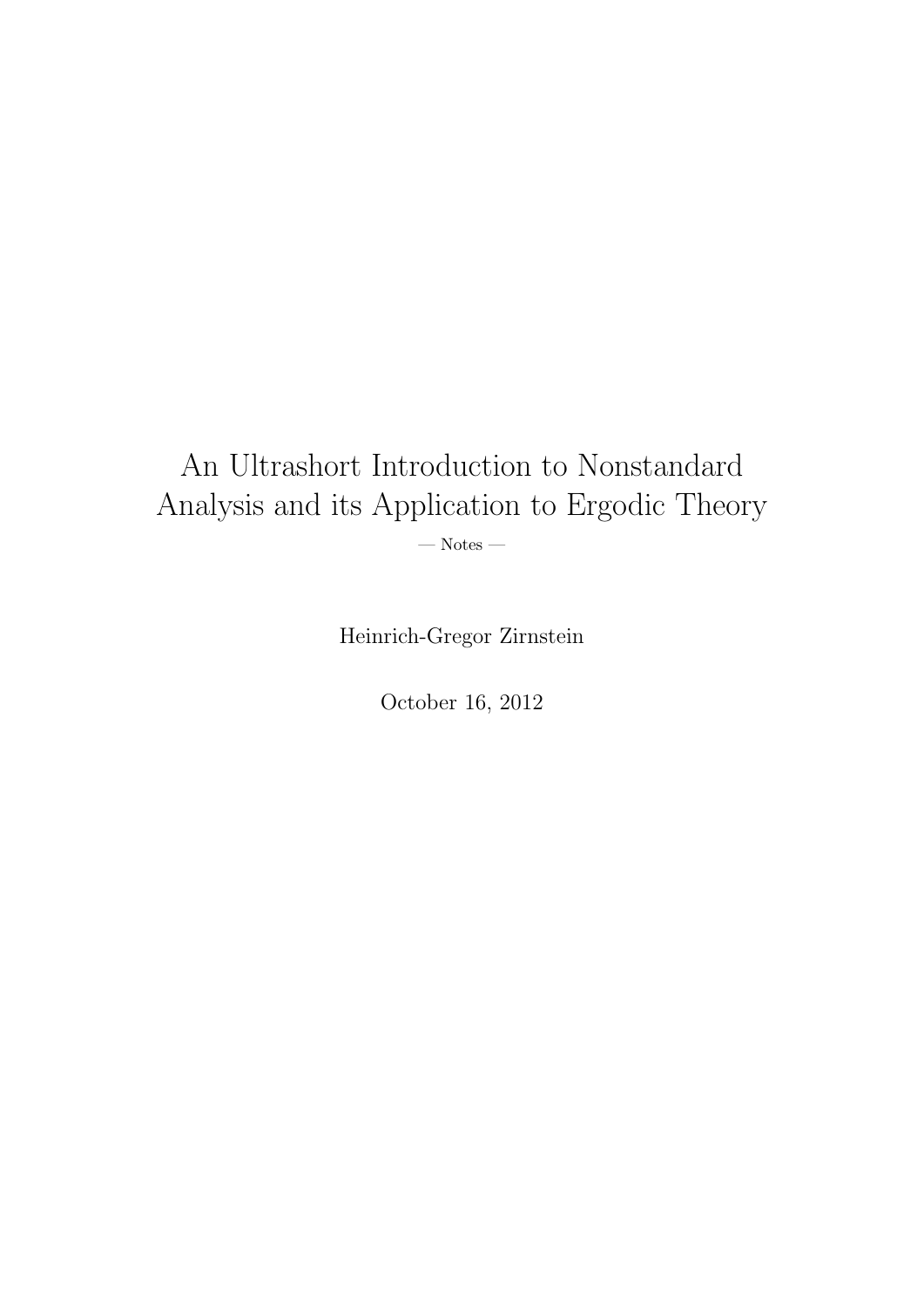## **1 About these Notes**

These notes grew out of a talk I gave at the Oberwolfach Arbeitsgemeinschaft "Ergodic Theory and Combinatorial Number Theory" in October 2012. Several people expressed a desire for more information and I figured it would be useful to write up my personal notes and add a little bibliography.

[The aim is to give a very short introduction to nonstand](http://www.mfo.de/occasion/1241/www_view)ard analysis and its recent uses in ergodic theory. For instance, structure theorems for ultraproducts of compact groups [Sze12] and constructing measure preserving systems as Loeb measure spaces [Tow09] have recently attracted attention.

In these notes, I will not prove most of the basic facts about nonstandard analysis, but inst[ead us](#page-12-0)e them to present a simple nonstandard proof [Kam82] of the pointwi[se ergo](#page-12-1)dic theorem. For readers desiring to know more about the technical details of nonstandard analysis, I would recommend the following books:

- [Rob96] is the original reference for nonstandard analysis and [explore](#page-12-2)s some consequences in functional anlysis.
- [Cut04] introduces and uses Loeb measures.
- [[LR94\]](#page-12-3) is a comprehensive collection of technical facts.

## **2 [Non](#page-12-4)standard Mathematics**

## **2.1 The intuition of introducing "infinite" numbers**

The original motivation for nonstandard mathematics was to make rigorous the notions of *infinitely large* and *infinitesimally small numbers*.

Of course, we know that there is no natural number  $n \in \mathbb{N}$  that is larger than all other numbers. (Exercise!) But we can construct a new kind of numbers, the *nonstandard natural numbers <sup>∗</sup>*N. They contain the standard numbers N *⊆ <sup>∗</sup>*N, but they also contain nonstandard numbers that are larger than any standard number.

Adding infinite numbers is somewhat similar to the process of extending number *√* fields in algebra. For instance, we could consider the ring  $\mathbb{Z}[\sqrt{2}]$  that arises by adding a formal solution *t* of the polynomial equation  $t^2 - 2 = 0$  to the ring of integers  $\mathbb{Z}$ . Likewise, we want to add an infinite number  $\alpha$  to the set of natural number N. But what equations should this new "number" *α* satisfy? Clearly, an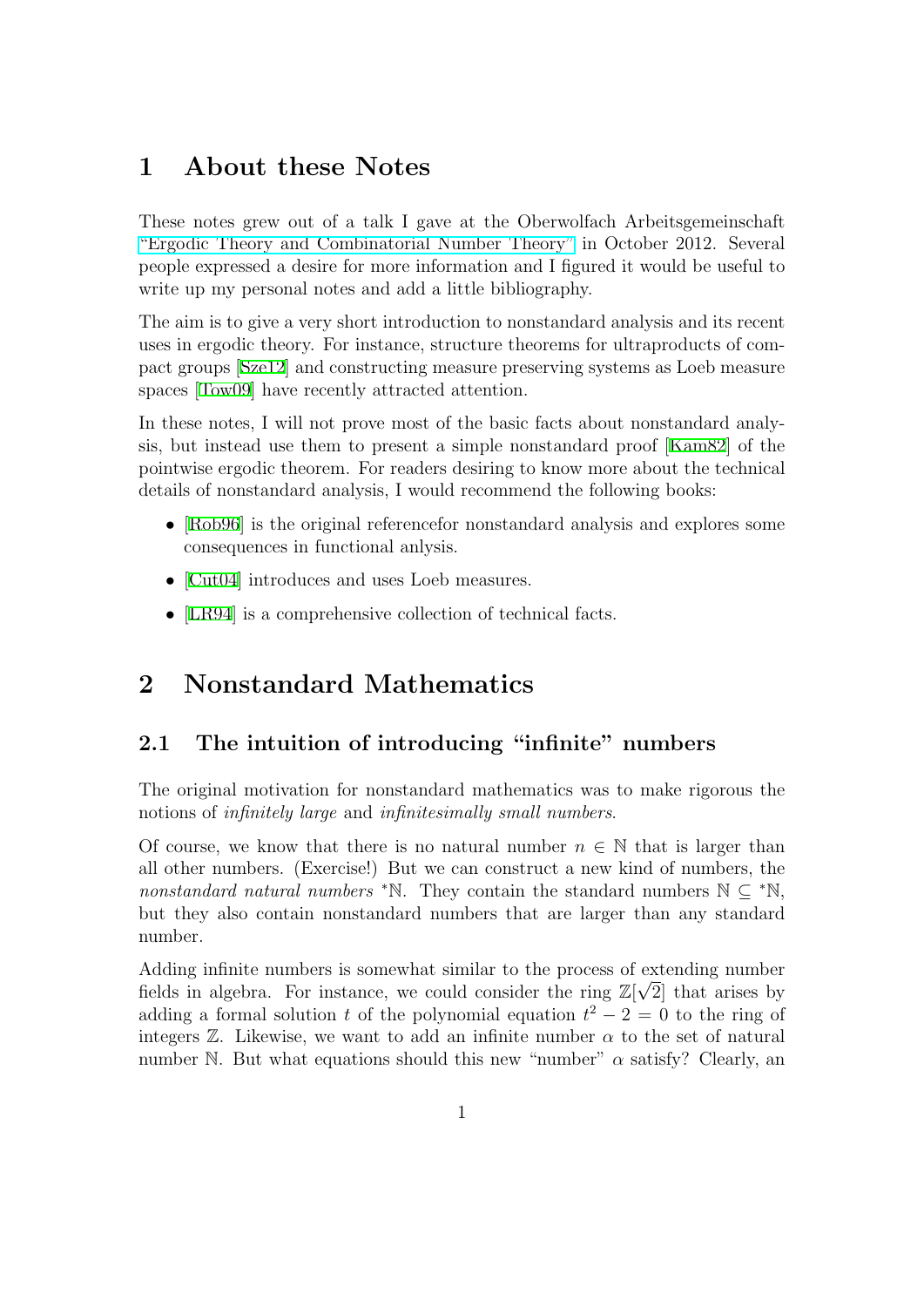infinite number does not satisfy any particular polynomial equation  $\alpha^3 + \alpha + 4 = 0$ , because solutions to these equations behave like finite numbers.

A good answer to the question of equations is that an infinite number  $\alpha$  should be *"generic"* in some way. It should *not* fulfill any special equations, but it should retain the properties that are satisfied by "most" ordinary numbers anyway. For instance, most natural numbers *n* are larger than the particular number 7, so the generic number  $\alpha$  should also be larger than 7. Here, "most" means "all but finitely many exceptions". This is very nice, because we already see that the "generic" number  $\alpha$  is greater than any particular number, so generic numbers behaves like infinite numbers.

Robinson [Rob96] and independently Laugwitz [Lau86] showed how to make this intuition rigorous. The key technical ingredients are *ultrafilters* and the construction of *ultrapowers*.

## **2.2 Ultrafilters**

Ultrafilters are a good way to make rigorous the notion of "most natural numbers".

**Definition 2.1.** Let X be a set, for instance  $X = N$ . Consider a collection *p ⊆ P*(*X*) *of its subsets. This collection is called an* ultrafilter *iff it satisfies the following four conditions*

- *1.*  $\emptyset \notin p$
- *2. A*  $∈$  *p and A*  $⊆$  *B*  $⇒$  *B*  $∈$  *p*
- *3.*  $A \in p$  and  $B \in p$   $\implies$   $A \cap B \in p$
- $A \cup B \in p \implies A \in p \text{ or } B \in p$

I have to admit that I do not understand the meaning of the previous definition at all, at least not as written. What I do understand, however, instead is the following:

Imagine that for some reason, we have completely forgotten what an element of a subset  $A \subseteq X$  is, i.e. that we have no memory of what the relation  $\in$  means, but that we still remember what subsets are, i.e. we still remember the operations *∅, ⊆, ∩,∪* on subsets. How could we axiomatize the notion of "is an element of" given only our knowledge of subsets? The following axioms for the predicate *∋* seem very reasonable

1. *∅ ̸∋ p*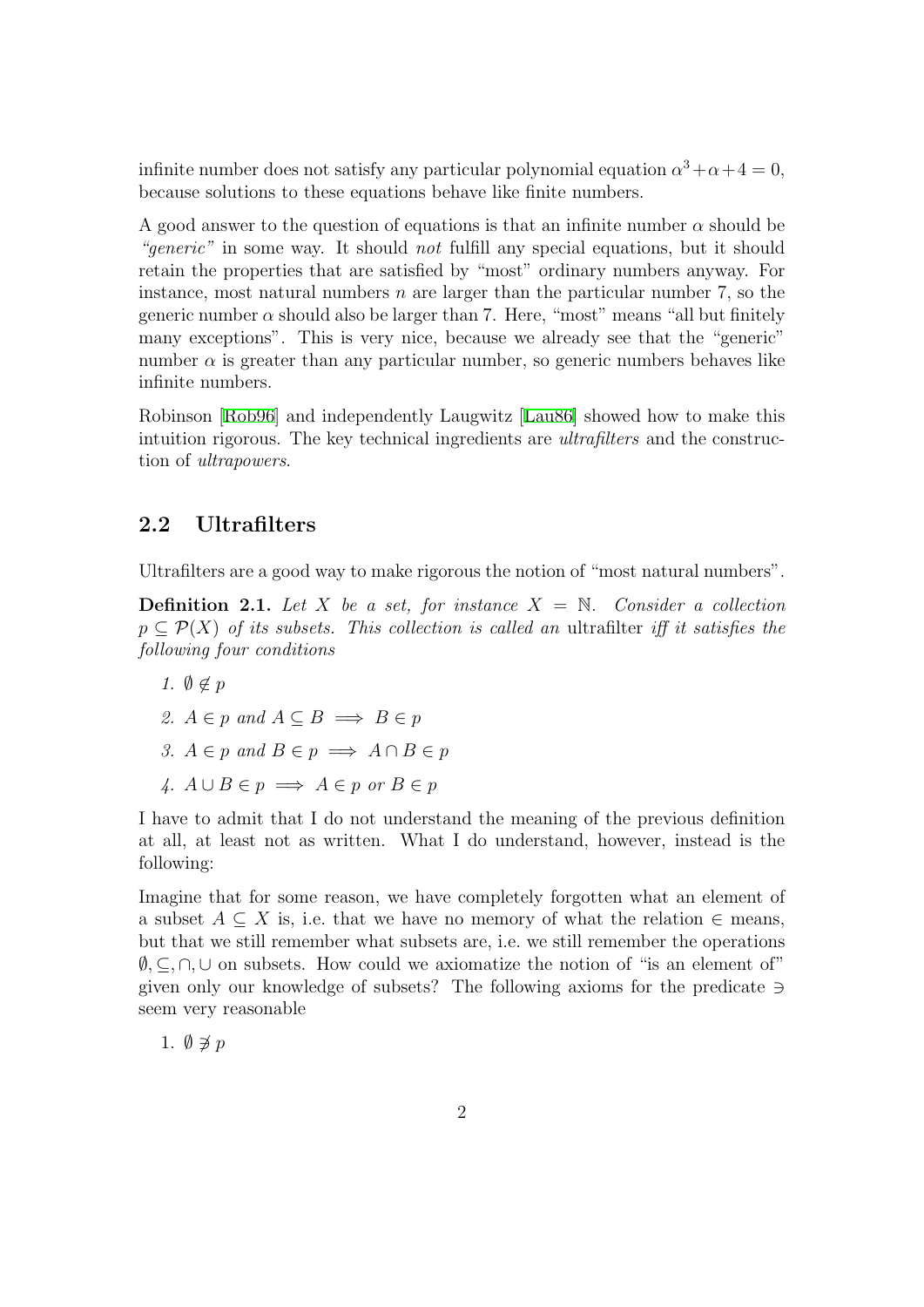- 2.  $A \ni p$  and  $A \subseteq B \implies B \ni p$
- 3.  $A \ni p$  and  $B \ni p \implies A \cap B \ni p$
- 4.  $A \cup B \ni p \implies A \ni p$  or  $B \ni p$

But these are precisely the axioms of ultrafilters with the sign *∈* flipped around to read *∋*!

In other words, ultrafilters can be understood as "generalized points". An ultrafilter  $p$  is identified with the collection of sets that its corresponding "generalized" point" is contained in.

Obviously, then, the ordinary points are also generic points. For instance, an ultrafilter  $p_5$  corresonding to the point  $5 \in \mathbb{N}$  is given by the collection of sets

$$
p_5 = \{A : 5 \in A, A \subseteq \mathbb{N}\}
$$

Ultrafilters of this form are called *principal*.

Now, the interesting thing is that there also exist ultrafilters which are *not* of this form, they are called *non-principal* ultrafilters. They represent new generalized points and are hence very interesting. However, their construction requires the Axiom of Choice<sup>1</sup> and we can never write down some explicit representation for them.

**Exercise.** Start with the collection of sets

 $\mathcal{F} := \{A : A \subseteq \mathbb{N}, \text{ there exists } n \in \mathbb{N} \text{ such that } \{n, n+1, n+2, \dots\} \subset A\}$ 

and convince yourself that it satisfies the first three axioms of an ultrafilter, but not the fourth. A collection with this property is called a *filter*. The particular filter above is called the *Fréchet filter*. Use the Axiom of Choice to add new subsets to it until you get a collection  $p \supset \mathcal{F}$  that satisfies the fourth axiom as well, i.e. extend this filter  $F$  to an ultrafilter  $p$ . Observe that this ultrafilter is non-principal.

It turns out that all non-principal ultrafilters are extensions of the Fréchet filter. Thanks to this and the fourth axiom, they implement very well the notion of "most": given a non-principal ultrafilter *p*, we can say that a set  $A \subseteq \mathbb{N}$  contains "most" numbers if and only if  $A \in p$ .

<sup>1</sup>Actually, the existence of ultrafilters is not equivalent to the Axiom of Choice, but it is still outside the ZF axioms of set theory.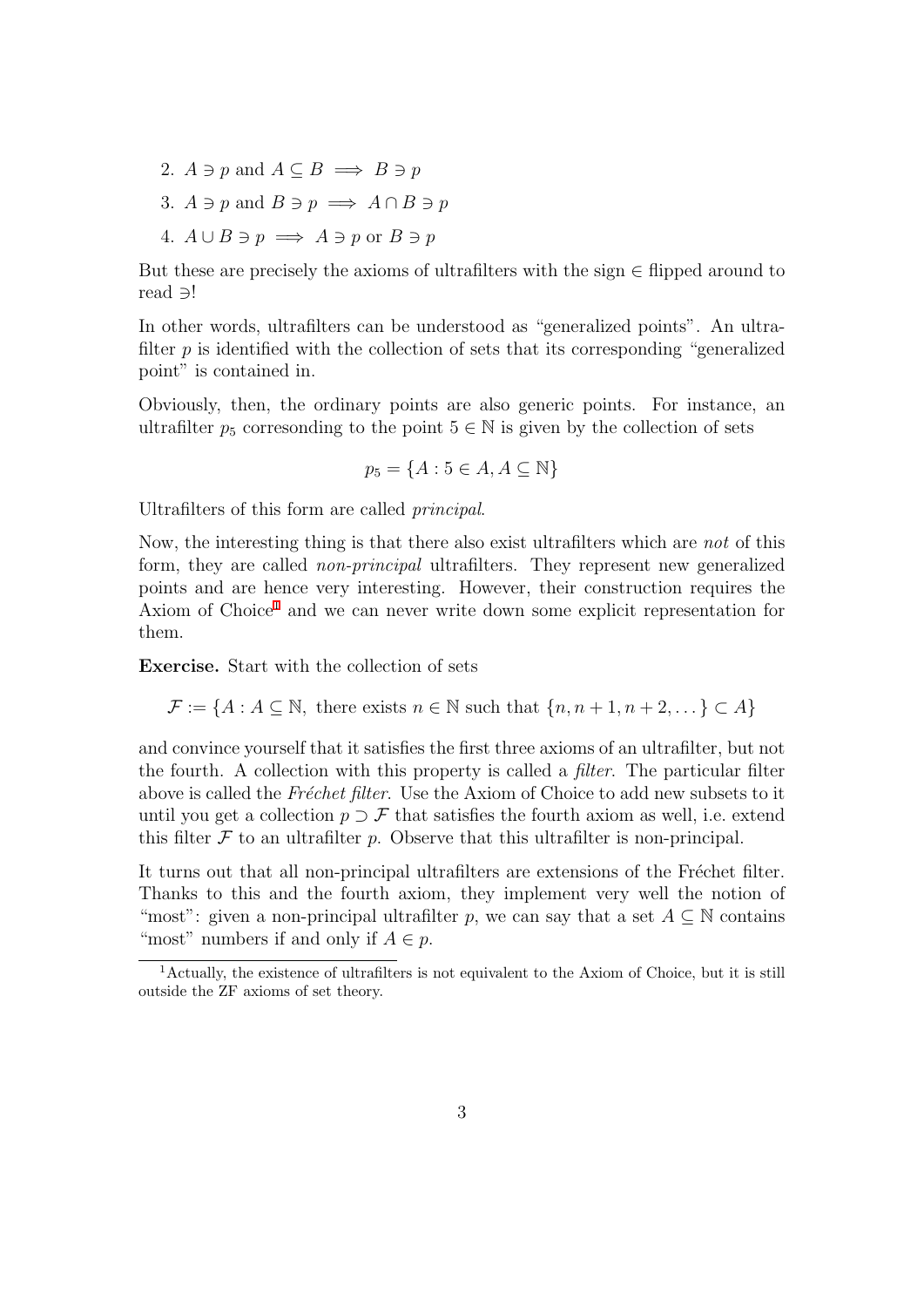#### **2.3 Basic notions of nonstandard analysis**

Using ultrafilters, we can now construct the so-called *ultrapowers*, which will give us infinite numbers as mentioned in the introduction.

**Definition 2.2.** *Pick a non-principal ultrafilter p. Consider a set V , for instance the set of natural numbers*  $V = N$ *. The ultrapower \*V of the set V is defined as the set of equivalence classes of sequences*

$$
{}^*V:=\prod_{n\to p}V:=(\prod_{n\in\mathbb{N}}V)/_\sim
$$

*where two sequences are considered equal if they are equal for "most" indices*

$$
(a_n) \sim (b_n) \iff \{n : a_n = b_n\} \in p.
$$

**Remark.** The constant sequences embed  $V \subseteq {}^*V$ . These elements are called *standard*.

Arithmetical operations are extended element-wise to the nonstandard space

**Definition 2.3.** *For*  $a, b \in \mathbb{N}$ *, define*  $a + b \in \mathbb{N}$  *via* 

$$
(a+b)_n := a_n + b_n.
$$

*For comparison operations, define*  $a < b \in \mathbb{N}$  *via* 

$$
a < b := \{n : a_n < b_n, n \in \mathbb{N}\} \in p
$$

*and so on.*

The axioms of ultrafilters guarantee that this is well-defined with respect to the equivalence relation *∼*. Likewise for all other operations, comparisons, etc.

The first example of an element of *<sup>∗</sup>V* that is not in *V* is given by the (equivalence class of the) sequence  $c_n = n$ .

**Definition 2.4.** *A number*  $c \in \mathbb{N}$  *that is larger than any standard number* 

$$
\forall m \in \mathbb{N}. \ c > m
$$

*is called* hyperfinite*.*

Example:  $c_n = n$ . This is where we need that the ultrafilter  $p$  is non-principal.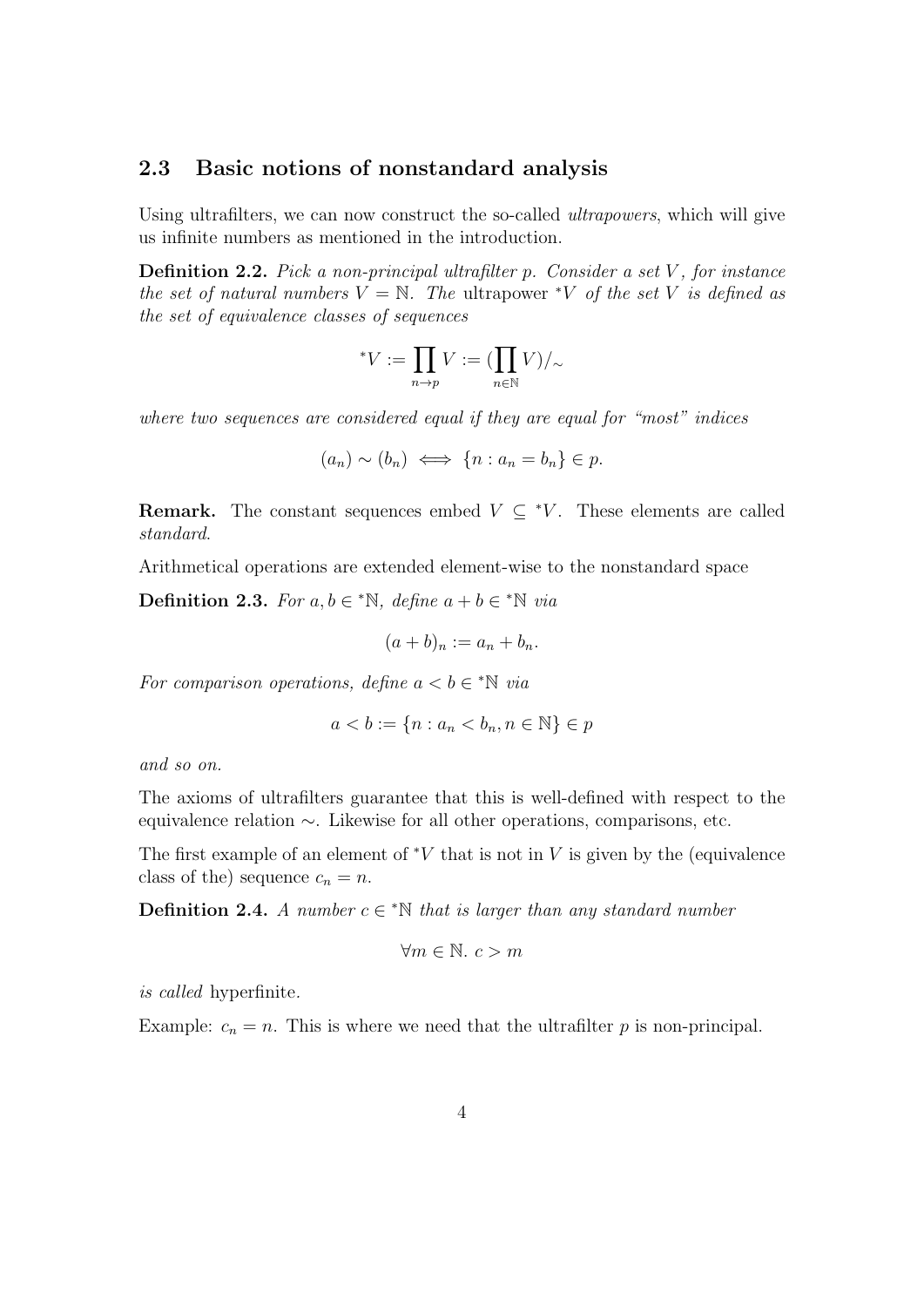In many respects, however, the ultrapower *<sup>∗</sup>V* behaves exactly like the original set *V*. Most importantly, they fulfill the same logical *first-order formulas*. Example: the logical formula

$$
\forall n \in \mathbb{N}.\exists m \in \mathbb{N}.\ n = 2m + 1 \lor n = 2m
$$

is true exactly when the formula

$$
\forall n \in \mathbf{N}.\exists m \in \mathbf{N}.\ n = 2m + 1 \lor n = 2m
$$

is true. A first-order formula contains only quantifiers over the set *V*, i.e.  $\forall v \in V$ , *∃v ∈ V* . In particular, all the usual properties for addition +, multiplication and so on continue to hold.

Not all formulas are first order. For example, consider the induction principle: every set of natural numbers has a smallest elements. This is a second-order formula as it quantifies over subsets of the natural numbers.

$$
\forall . S \in \mathcal{P}(\mathbb{N}). \exists s \in \mathbb{N}. \forall x \in \mathbb{N}. s \in S \land (x \in S \implies s \le x).
$$

Even in this case, we get a nonstandard version.

$$
\forall . S \in {}^* \mathcal{P}(\mathbb{N}). \exists s \in {}^* \mathbb{N}. \forall x \in {}^* \mathbb{N}. s \in S \land (x \in S \implies s \le x)
$$

This procedure works for all formulas. I don't want to formalize this in detail, but you get the idea.

**Theorem 2.5** (Transfer principle)**.** *Take a logical formula that is true and replace* every *quantification over*  $V, \mathcal{P}(V)$  *and so on with a quantification over the corresponding ultrapower*  $*V, *P(V), \ldots$  *The resulting formula will also be true.* 

It is important to replace *every* quantification.

Crucially, and this is where things become interesting, we now have two different notions of powersets

$$
^{\ast}\mathcal{P}(B) \subsetneq \mathcal{P}(^{\ast}V).
$$

**Definition 2.6.** *Elements*  $S \in {}^* \mathcal{P}(V)$  *are called* internal sets. They can be identi*fied with sets of nonstandard elements by extending the ∈ relation to the ultrapower*

$$
x \in S : \iff \{n : x_n \in S_n\} \in p.
$$

*All other sets of nonstandard elements are called* external*.*

**Definition 2.7.** *Likewise, elements*  $f \in {}^* (V \to W)$  *are called* internal functions. *They can be identified with ordinary functions between ultrapowers.*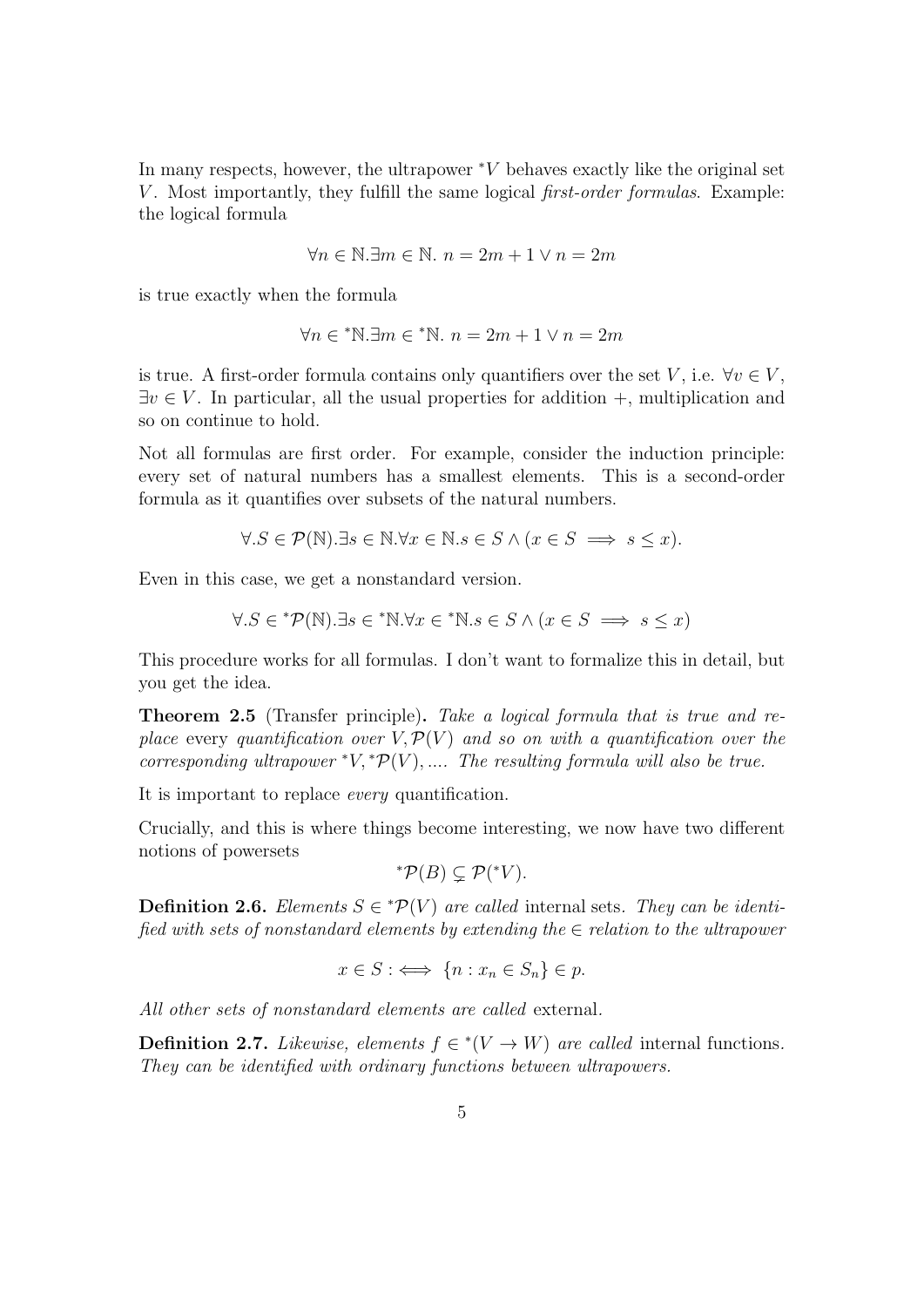Due to the transfer principle, internal sets behave very much like finite sets. For instance, we have

**Proposition 2.8.** *Every internal set has a smallest element.*

**Corollary 2.9.** *The set of hyperfinite ("infinitely large") numbers is external.*

**Corollary 2.10.** *The set of finite numbers* N *is external.*

**Corollary 2.11** (Underflow). Let  $S \subset \mathbb{N}$  be an internal set that contains all *hyperfinite numbers. Then it also contains a standard number,*  $N \cap S \neq \emptyset$ .

We also want to introduce the notion of infinitesimal numbers.

**Definition 2.12.** *Let*  $r \in \mathbb{R}$  *be a hyperreal number.* 

*• The hyperreal number r is called* finite *if it can be bounded by a standard number*

$$
\exists L \in \mathbb{R}.|r| < L.
$$

*• The hyperreal number r is called* infinitesimal *if it is smaller than every standard number*

$$
\forall \varepsilon \in \mathbb{R}. \, |r| < \varepsilon.
$$

*• Every finite number has a* standard part

 $st(r) := unique \ x \in \mathbb{R} such that x - r \ is \ infinitesimal$ 

#### **2.4 Loeb measure**

Having infinite numbers at our disposal, we can now make sense of infinite sums and integrals. In the nonstandard world, integrals *are* infinite sums.

In particular, let *c* be a hyperfinite number and  $[1, c] \subset \mathbb{R}^N$  the corresponding hyperfinite interval of numbers up to *c*.

**Theorem 2.13.** *(Loeb measure) Consider a hyperfinite interval* [1*, c*]*. There exists a σ-algebra L and a unique measure ν on L, the* Loeb measure*, with the following properties*

- *• The σ-algebra L contains all internal subsets of this hyperfinite interval.*
- *• The Loeb measure counts elements*

$$
\nu(A) = st\left(\frac{|A|}{c}\right) \quad \text{for } A \text{ internal}
$$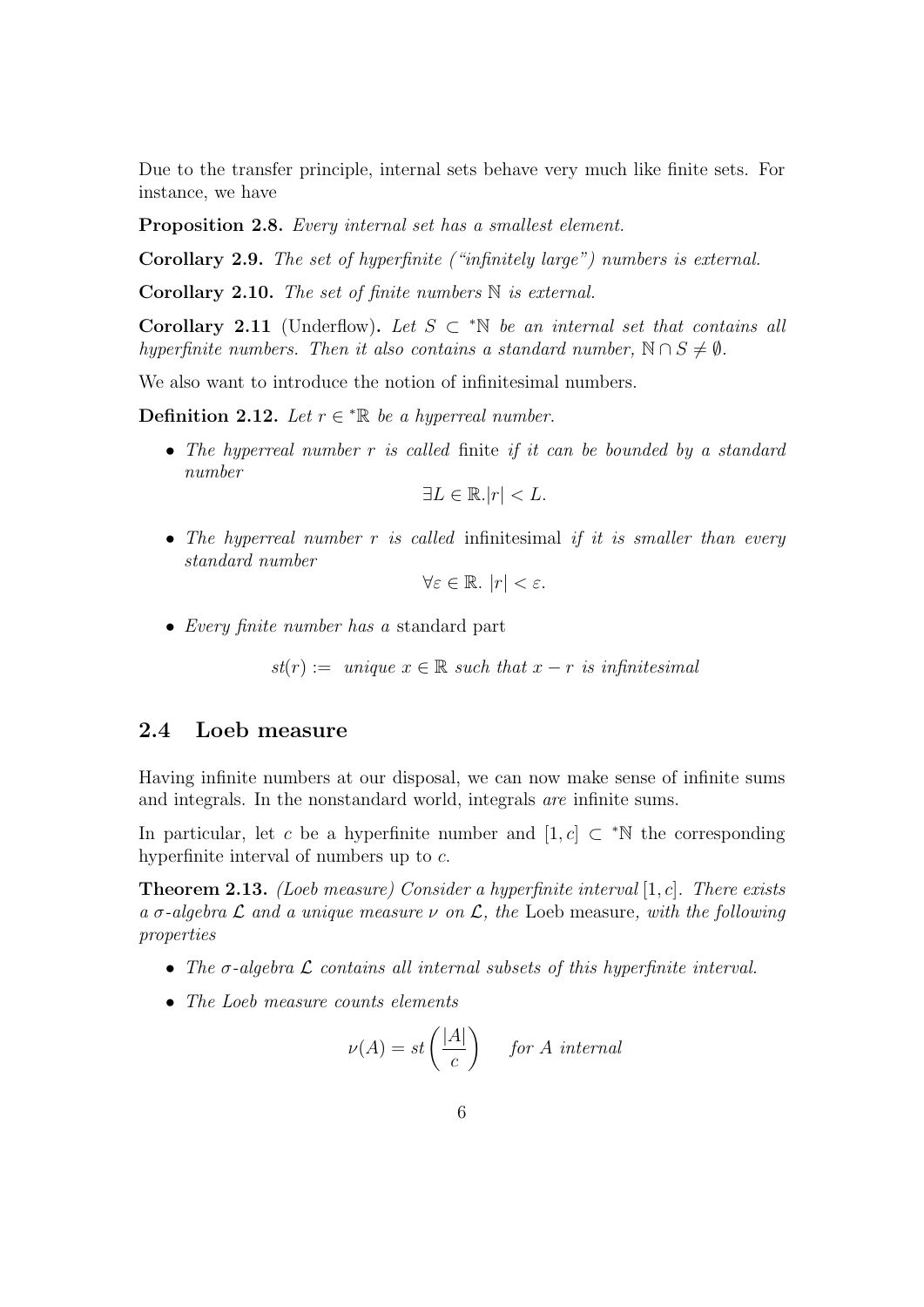*• The σ-algebra L is complete in the measure-theoretic sense*

$$
A \subseteq B, B \in \mathcal{L}, \nu(B) = 0 \implies A \in \mathcal{L}
$$

The construction of the Loeb measure can be done with the Carathéodory extension theorem in a way similar to the construction of the Lebesgue measure. We skip the proofs, but note the following points:

The  $\sigma$ -additivity of the content  $\nu$  actually follows from additivity, because of the following curious compactness property:

**Lemma 2.14.** Let  $B_n$  be a sequence of internal sets such that the countable union *∪*<sup>*n*∈N</sub>*B*<sup>*n*</sup> = *B is again an internal set. Then, <i>it is already a* finite *union*  $\cup_{n \le m} B_n$  =</sup> *B.*

However, the collection of internal sets is not a  $\sigma$ -algebra. After all, the set  $\mathbb N$  is not internal. Still, they almost form a  $\sigma$ -algebra, in the sense of doing that up to sets of measure zero.

**Lemma 2.15.** *Let X be a Loeb-measurable set. Then, there exists an internal set A with the property*

$$
\nu(X\Delta A) = 0.
$$

Remember that in the case of the Lebesgue measure, we usually incur an error of  $\varepsilon > 0$  when approximating measurable sets by a collection of basic intervals.

Now, given the Loeb measure, we can define measurable and integrable functions as usual. Internal functions are measurable and have a very simple integral.

**Lemma 2.16.** *Let*  $f : [1, c] \rightarrow \mathbb{R}$  *be a finitely bounded internal function. Then, the function st ◦f is integrable and we have*

$$
\int st(f(x))d\nu(x) = st\left(\frac{1}{c}\sum_{k=1}^{c} f(k)\right).
$$

A general integrable function can be approximated by internal functions.

**Lemma 2.17.** Let  $f : [1, c] \to \mathbb{R}$  be a Loeb integrable function. For any standard  $\varepsilon > 0$ *, there exist internal functions*  $F, G : [1, c] \rightarrow^* \mathbb{R}$  *such that* 

- *•*  $F(x) \leq f(x) \leq G(x)$  *for all*  $x \in [1, c]$ *.*
- $\int_B f d\nu \frac{1}{c}$  $\frac{1}{c} \sum_{k \in B} F(k)$   $| \leq \varepsilon$  *and*  $| \int_B f d\nu - \frac{1}{c}$  $\frac{1}{c} \sum_{k \in B} G(k)$  |  $\lt \varepsilon$  *for all internal sets B.*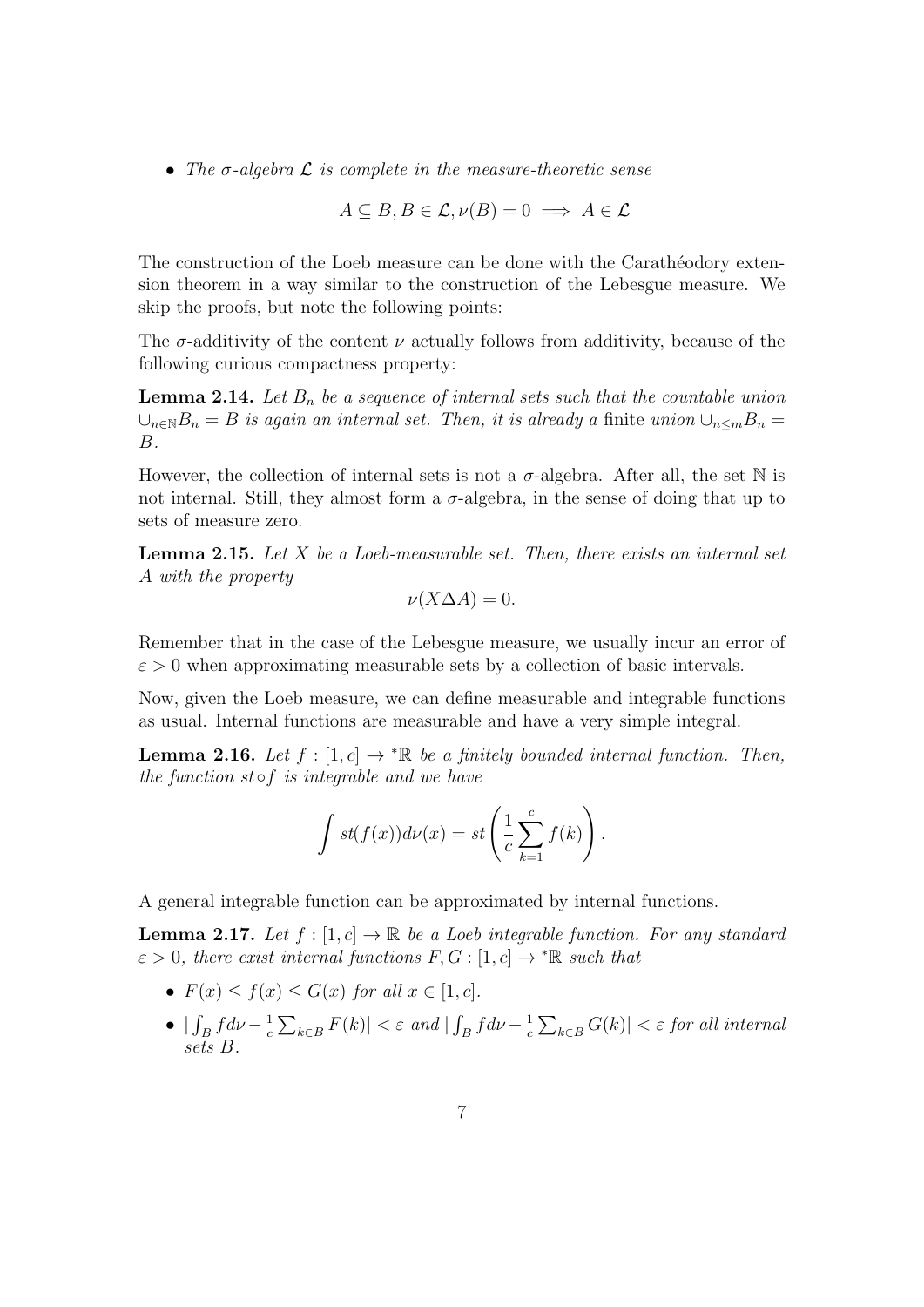## **3 The Pointwise Ergodic Theorem**

We now want to present a simple proof of the ergodic theorem using nonstandard analysis. [Kam82]

**Theorem 3.1** (Pointwise ergodic theorem). Let  $(X, \mathcal{X}, \mu, T)$  be a measure pre*serving system. For any function*  $f \in L^1(X, \mathcal{X}, \mu)$ *, the limit* 

$$
\hat{f}(x) = \lim_{N \to \infty} \frac{1}{N} \sum_{k=1}^{N} f(T^k x)
$$

*exists for almost all x and is integrable with*

$$
\int \hat f d\nu = \int f d\nu.
$$

The nonstandard proof can actually be turned into an equally simple standard proof, but the author would like to present the nonstandard version, as it teaches us something about the construction of measure spaces via nonstandard analysis and features a neat compactness argument.

In fact, it will suffice to prove the pointwise ergodic theorem for the following particular dynamic system

**Definition 3.2.** *Consider a hyperfinite interval* [1*, c*] *and the measure preserving*  $system([1, c], \mathcal{L}, \nu, T)$  *with the transformation* 

$$
T(n) = (n+1) \mod c.
$$

*This system is called a* universal system*.*

As we will see in a moment, this is the grandfather of all measure preserving systems. Well not all of them, but at least of those on a standard Borel space. Of course, grandpa turns out to be a bit of a hypocrite: his own measure space is *not* a standard Borel space.

**Lemma 3.3.** *Every standard Borel space* ([0*,* 1]*, B, λ*) *with a measure preserving transformation T is a factor of the universal system.*

*Proof.* (Sketch.)

Consider for a moment a single point  $x_0 \in X$ . If the transformation were to send this point all across the space in an evenly distributed manner, we could evaluate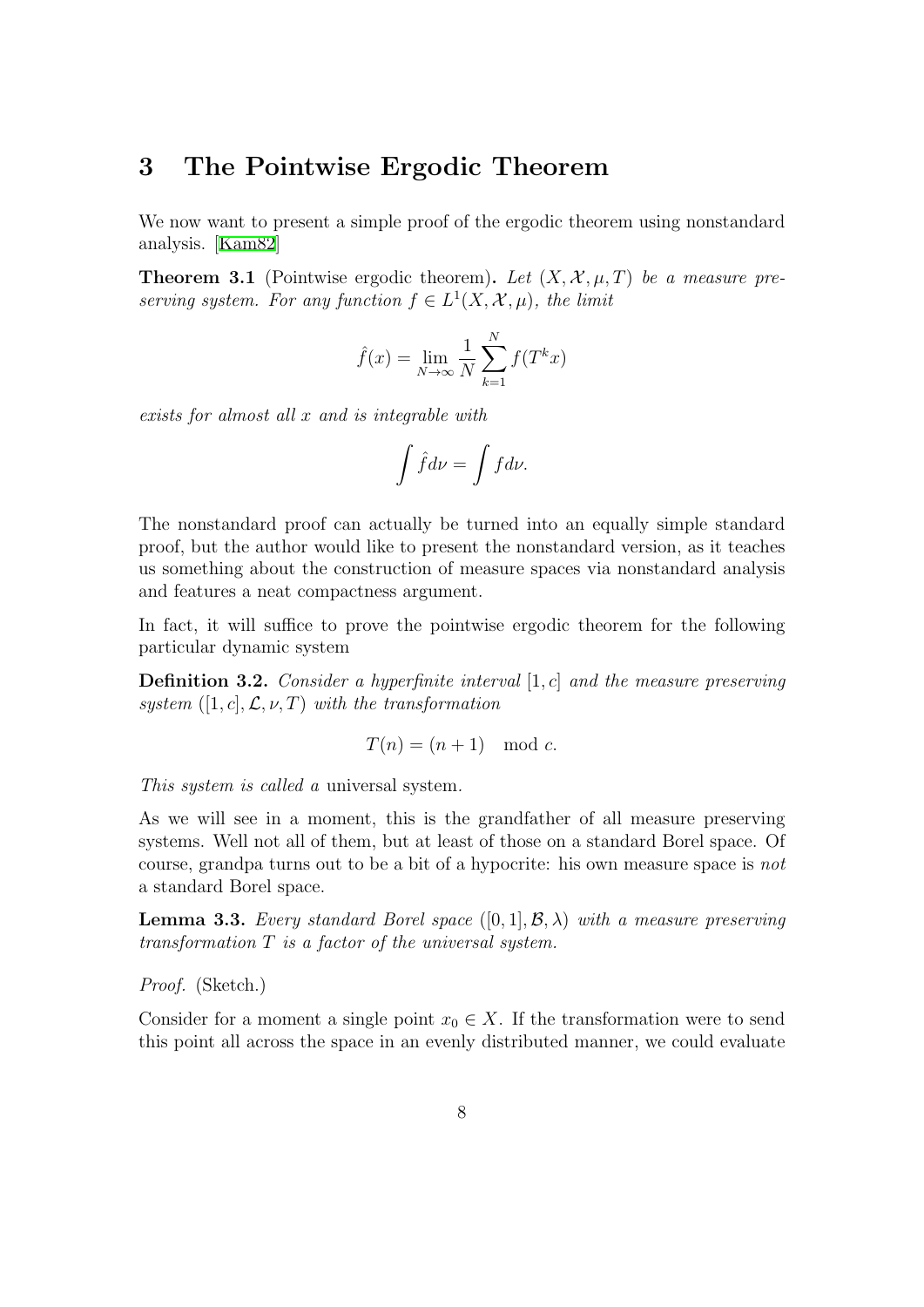the integral of a continuous function  $f: X \to \mathbb{R}$  by sampling

$$
\int f(x)dx \approx \frac{1}{N} \sum_{k=1}^{N} f(T^k x_0).
$$

The right-hand side corresponds to the Loeb measure on the universal system, where we map each integer *k* to the point  $T^k x_0$ . This is called a *typical* point  $x_0$ .

Of course, no such point  $x_0$  needs to exist, for instance because the transformation *T* does not "mix" the sample space enough. But we can consider a *pair*  $(x_0, y_0)$  of points instead that trace out different parts of the sample space. More generally, if we take a large enough ensemble of points, they will trace out the sample space.

Technically this can be achieved by considering the isomorphic system of orbits

$$
([0, 1], \mathcal{B}, \lambda, T) \tilde{\rightarrow} ([0, 1]^{\mathbb{N}}, \mathcal{B}^{\mathbb{N}}, \mu, \sigma)
$$

$$
x \mapsto (T^n x)_{n \in \mathbb{N}}
$$

where  $\sigma$  is the standard shift and  $\mu$  the push-forward measure. Unlike the former system, the latter system contains a typical point, because it also contains sequences that are not orbits of a single point, but instead pieced together from orbits of many different points. Details can be found in [Kam82].  $\Box$ 

Fortunately, the general case of the pointwise ergodic theorem can be reduced to the case of standard Borel spaces.

**Lemma 3.4.** *If the pointwise ergodic theorem holds for standard Borel spaces, then it holds for all measure preserving systems.*

*Proof.* (Exercise) If we interpreter the measure space as a probability space, we don't really care about its elements, but only about the values of the random variables

$$
x \mapsto (f(T^n x))_{n \in \mathbb{N}}
$$

This map is a factor map onto a standard Borel space.

With these preparations, we can finally proceed to prove the pointwise ergodic theorem.

*Proof.* (Pointwise ergodic theorem) By the previous arguments, it is enough to show this for the universal system  $L^1([1, c], \mathcal{L}, \nu)$ .

 $\Box$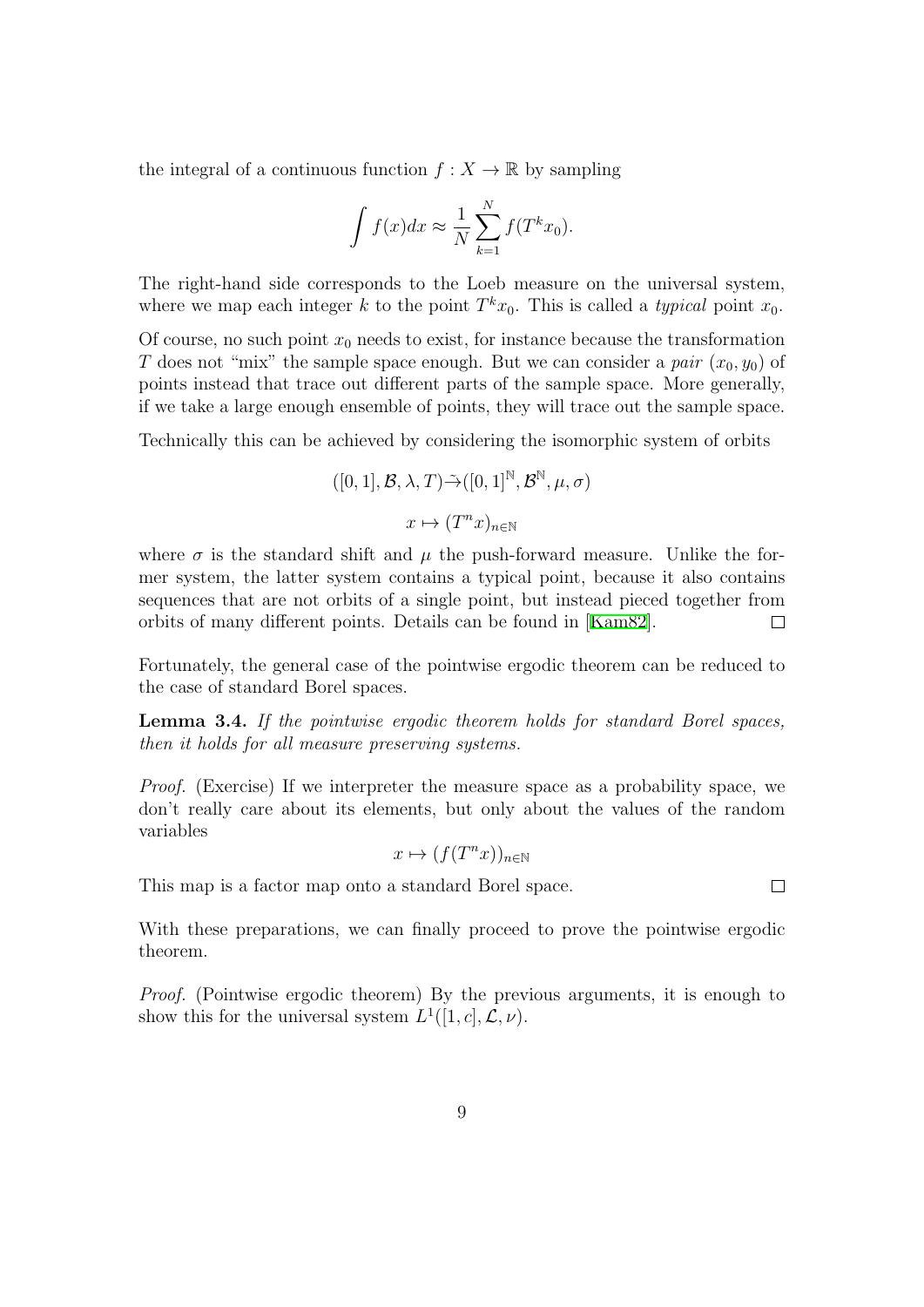Consider the pointwise upper limit

$$
\bar{f}(x) = \limsup_{N \to \infty} \frac{1}{N} \sum_{k=0}^{N-1} f(T^k x)
$$

and the pointwise lower limit

$$
f(x) = \liminf_{N \to \infty} \frac{1}{N} \sum_{k=0}^{N-1} f(T^k x).
$$

It is sufficient to show that

$$
\int \bar{f}d\nu \le \int f d\nu \le \int \underline{f}d\nu.
$$

For simplicity, we only consider the first inequality, the second is analogous. Moreover, we assume that the function *f* is bounded as  $0 \le f \le L$ ; lifting these restrictions is an easy exercise.

Let us fix  $\varepsilon > 0$  and approximate the two functions by internal functions

$$
G(x) \le \bar{f}(x), \quad f(x) \le F(x), \quad F, G \text{ internal}
$$

$$
|\int G d\nu - \int f d\nu| < \varepsilon, \quad |\int F d\nu - \int \bar{f} d\nu| < \varepsilon.
$$

Now, due to the nature of the upper limit, for each point  $x$ , there exists a natural number *m* such that the average comes close to its upper limit point

$$
\bar{f}(x) - \varepsilon \le \frac{1}{m} \sum_{k=0}^{m-1} f(T^k x).
$$

In this inequality, we replace  $f, \bar{f}$  by their internal approximations  $F, G$  and consider the smallest integer *m* such that

$$
m(x) = \min\{m \in \mathbb{N} : \overline{G}(x) - \varepsilon \le \frac{1}{m} \sum_{k=0}^{m-1} F(T^k x) \} \in \mathbb{N}
$$

This is a finite integer for each point *x* of the hyperfinite interval. But here's the kicker: the function  $m(x)$  is an *internal* function and this means that we have a finite global bound  $m(x) \leq M \in \mathbb{N}!$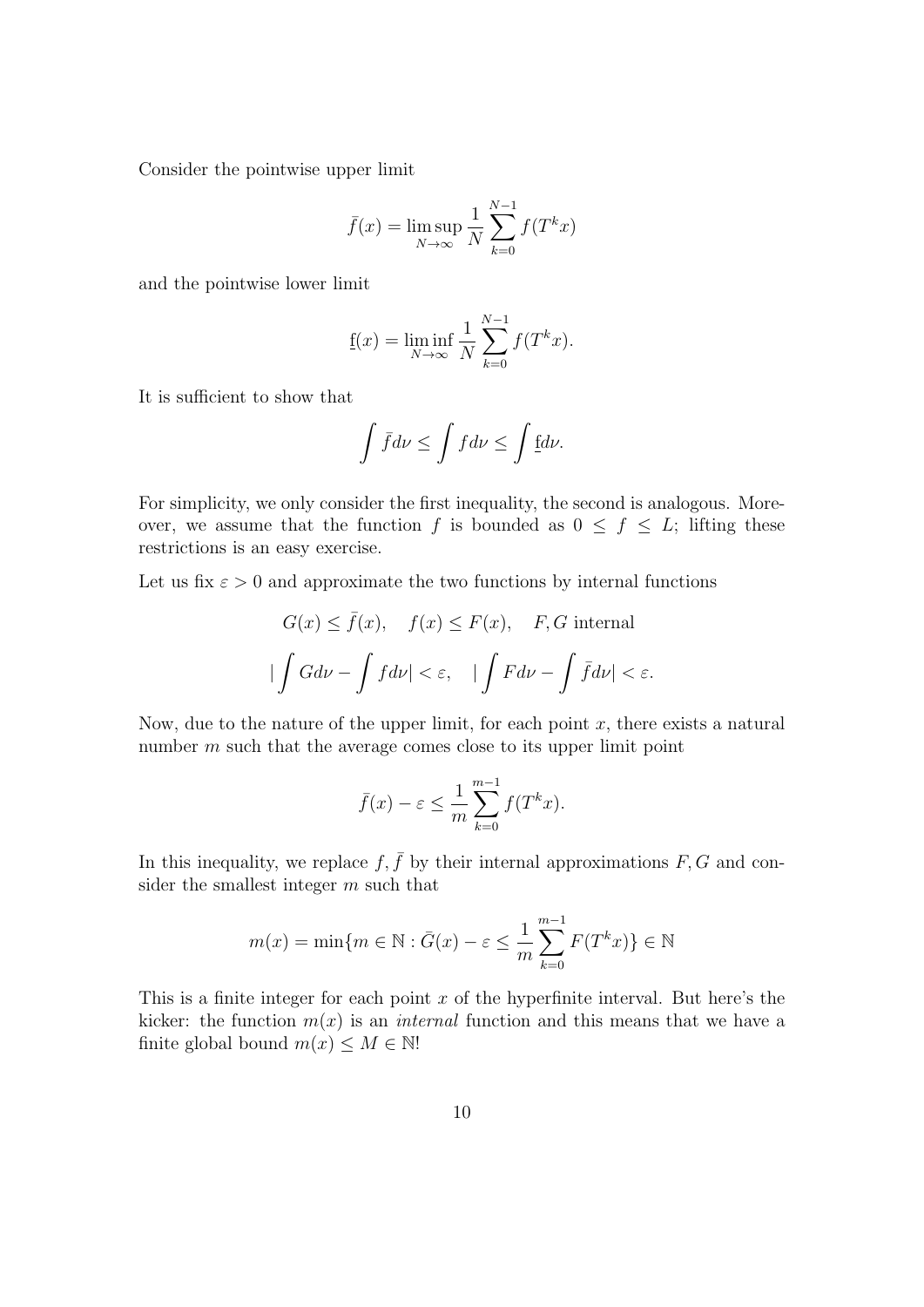In other words, if we now consider the sequence of  $N \in \mathbb{N}$  function values

$$
F(T1y), F(T2y), F(T3y), \ldots, F(TNy)
$$

we have to take the average of the first  $m(y)$  sequence elements to be close to the upper limit of the total average. But these are at most *M* elements. Considering the average of the next  $m(T^{m(y)+1}y)$  elements and so on, we see that a very long average can be split into several parts with close averages and a leftover part of length at most *M*. This means

$$
\frac{N-M}{N}(G(x)-\varepsilon) \le \frac{1}{N}\sum_{k=0}^{N-1}F(T^kx).
$$

Taking the integral on both sides, letting  $N \to \infty$  and remembering the original functions, we see that

$$
\int \bar{f}d\nu \le \int Gd\nu + \varepsilon \le \int Fd\nu + 2\varepsilon \le \int f d\nu + 3\varepsilon.
$$

 $\Box$ 

**Remark.** It is not difficult to recast the preceding proof entirely as a standard argument. Essentially, the most important change needed is that the global bound *M* will only hold on a *T*-invariant set whose complement has small measure. However, I wanted to demonstrate the use of Loeb spaces as universal measure preserving systems, and I wanted to share the nice argument where we obtained a global upper bound for an internal function.